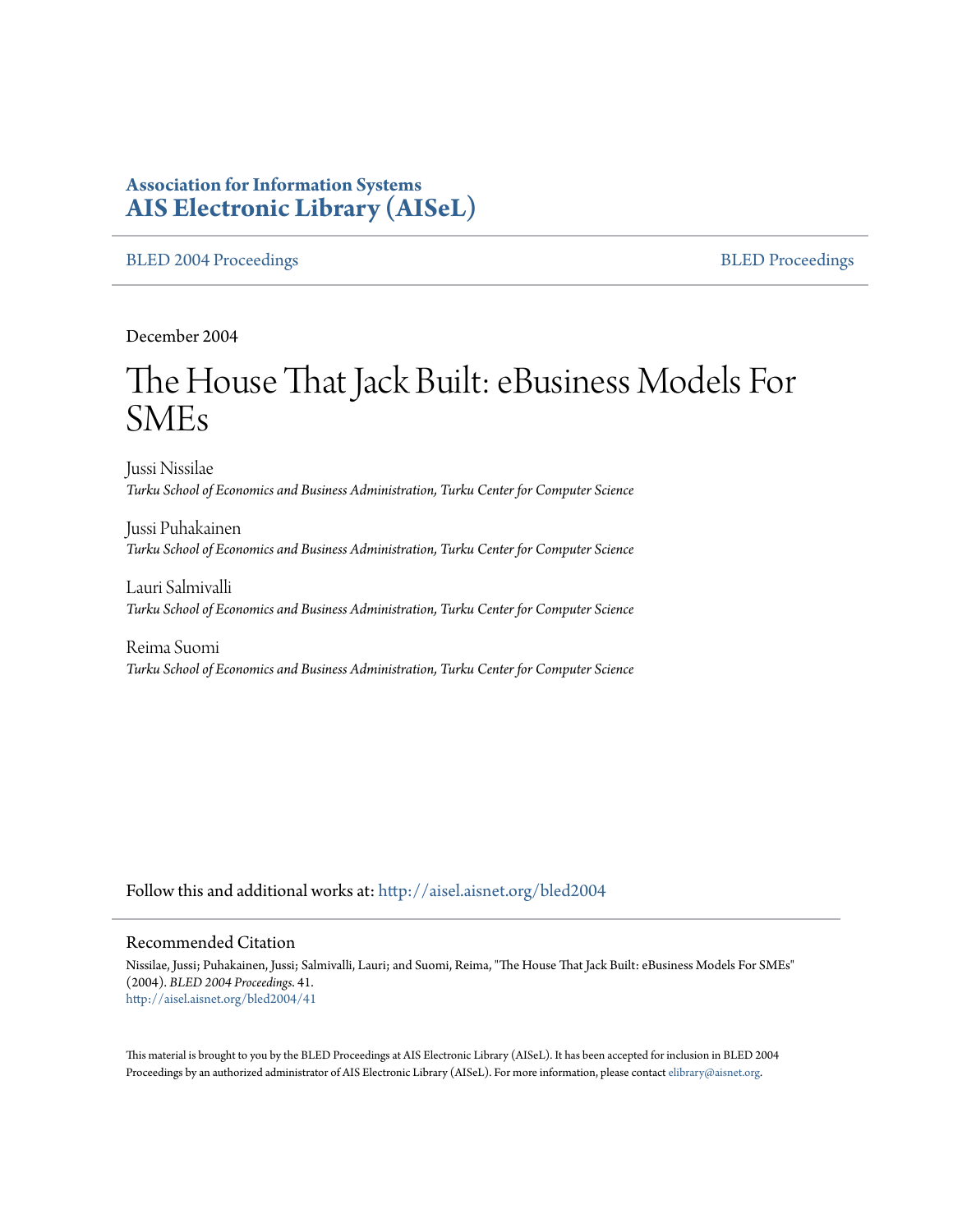## **17th Bled eCommerce Conference**

#### **eGlobal**

Bled, Slovenia, June 21 - 23, 2004

# **The House That Jack Built: eBusiness Models For SMEs**

**Jussi Nissilä, Lauri A.T. Salmivalli, Reima Suomi, Jussi Puhakainen** 

Turku School of Economics and Business Administration, Finland Turku Centre for Computer Science, Finland jussi.nissila@tukkk.fi, lauri.salmivalli@tukkk.fi, reima.suomi@tukkk.fi, jussi.puhakainen@tukkk.fi

#### **Abstract**

*The purpose of this paper is to study the feasibility of business models for small and medium sized enterprises (SMEs). SMEs are a demanding field of research because of their heterogeneous nature. SMEs should not be considered as smaller versions of large corporations, but instead they face somewhat different challenges. The business strategies of SMEs may vary greatly from the ones of larger companies, especially in their early growth phase. This article reports a business model planning case in an SME. First results indicate that 1) contemporary eBusiness model methods are largely founded on position or resources-based strategy approaches, and 2) current models support only weakly simple rules -based strategy thinking.* 

## **1 Introduction**

Today, the importance of small and medium-sized enterprises (SMEs) cannot be ignored. SMEs play an important role in the European economies by their contribution to both employment and economic growth. SMEs represent 99 % of all enterprises in the EU and provide around 65 million jobs and they can be considered as an essential source for entrepreneurial spirit and innovation. (EU 2004) (Puhakainen & Malinen 2000)

Not surprisingly, SMEs are responsible for the vast majority of new businesses in recent years and they account for a significant share of economic output in OECD countries (OECD 2002). Furthermore, SMEs are also responsible for great share of job growth (Caskey, Hunt & Browne 2001).

The European Union defines SMEs based on the following criteria (The Commission of the European Communities 2003):

- Employees less than 250
- Turnover less than 40 million Euros
- Balance sheet less than 27 million Euros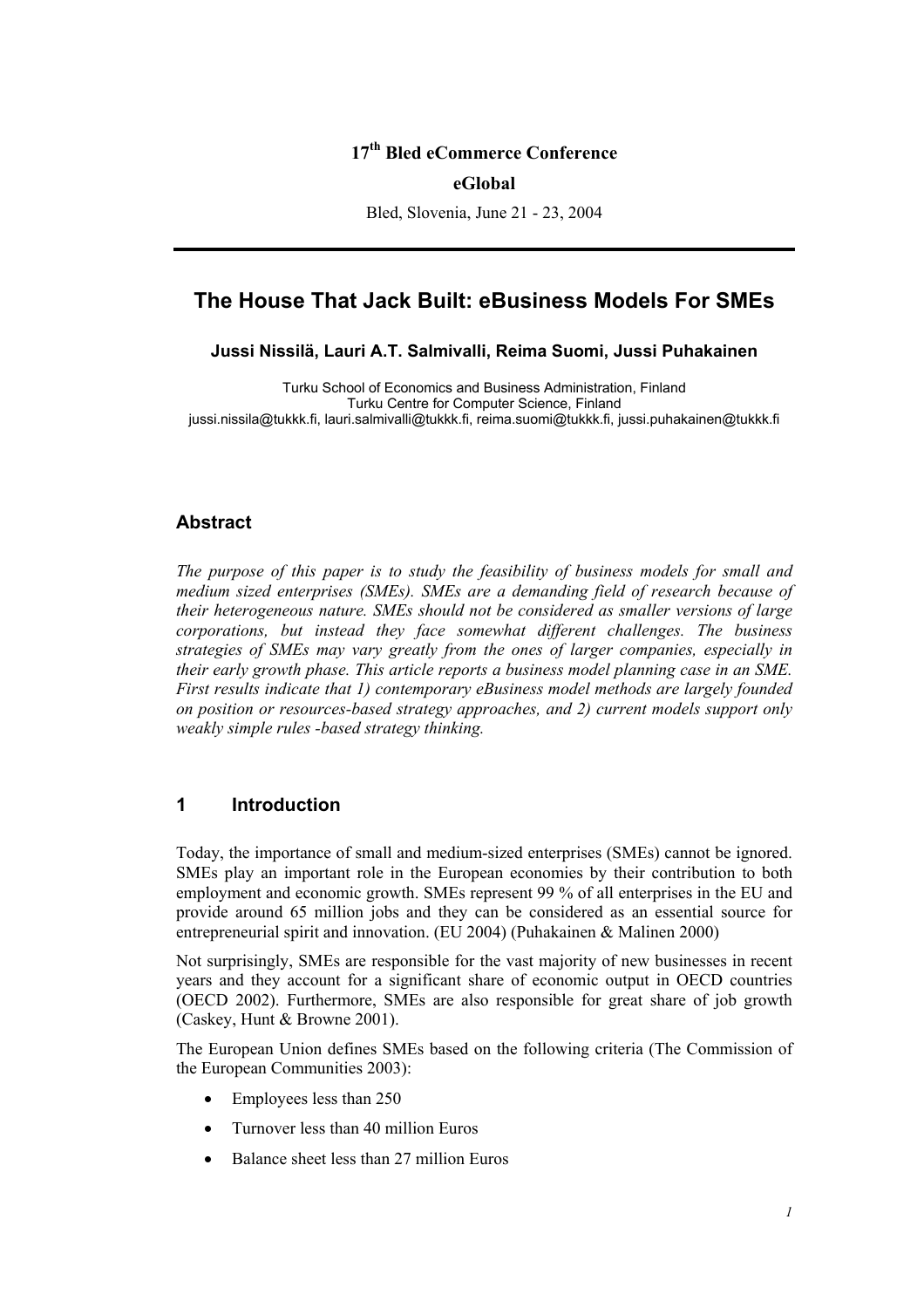Large company ownership of the SME cannot exceed 25%

In this paper, we focus on SMEs that have growth potential, are relatively newcomers to the market and also often operate on turbulent markets. The specific context is ICT SMEs in the health care sector. We focus in our study into early stage SMEs, in view of the fact that the first years of SMEs are crucial for the survival of an SME. (LeBrasseur, Zanibbi & Zinger 2003.) In order to anchor our focus in a formal framework, we use the organizational life cycle model for small business development and survival imparted by Dodge & Robbins (1992).

Ventures fail despite the presence of market opportunities, novel business ideas, adequate resources and talented entrepreneurs. One possible explanation is the fundamental model driving the business. However, little attention has been given to business models by researchers (Morris, Schindehutte & Allen 2004).

Business models are a way of improving doing business under uncertainty (Osterwalder & Pigneur 2002). Business models can be seen in a certain sense as managerial equivalent of the scientific method – start with a hypothesis, which is then tested in action and revised if necessary (Magretta 2002.)

Our research questions are:

- Why business models should be deployed in growing SMEs in turbulent environments?
- Do contemporary business models support business development in growing SMEs?

We will find answers to the first question from previously made research on business models and SMEs. We construct our answer on the second question based on the information gained from the first question and based on an action research case study. The authors participated on a made-to-order research of business development for an SME operating in health care sector.

# **2 SMEs With Growth Potential**

SMEs should not be considered as "miniature editions" of larger companies, but instead they operate in different segments of the markets. Small firms do not follow large firms but, rather pursue their own independent policies. (Audretsch, Prince & Thurik 1999.) In order to further distinguish the role of SMEs in global economies it is important to clarify their main characteristics. (Coviello & Martin 1999).

Generally speaking, small businesses are considered to have advantages in flexibility and the capability to react quickly on changes in their environment. Besides, small companies are able to provide niche products and services (Porter 1979). On the other hand, SMEs have a lesser amount of human, financial and technological resources than larger organizations (Puhakainen & Malinen 2000).

One study suggests that decisions in SME are often made on the owner's intuition rather than on the basis of market research. Also the vast majority of SMEs do not create their market, but rather just react to their clients' demands. (Schlenker  $& Crocker 2003$ ), see also (LeBrasseur, Zanibbi et al. 2003)

Another research indicates that SMEs can not or do not use most of the range of tactics, which might give them flexibility over larger companies. The SMEs focus on managing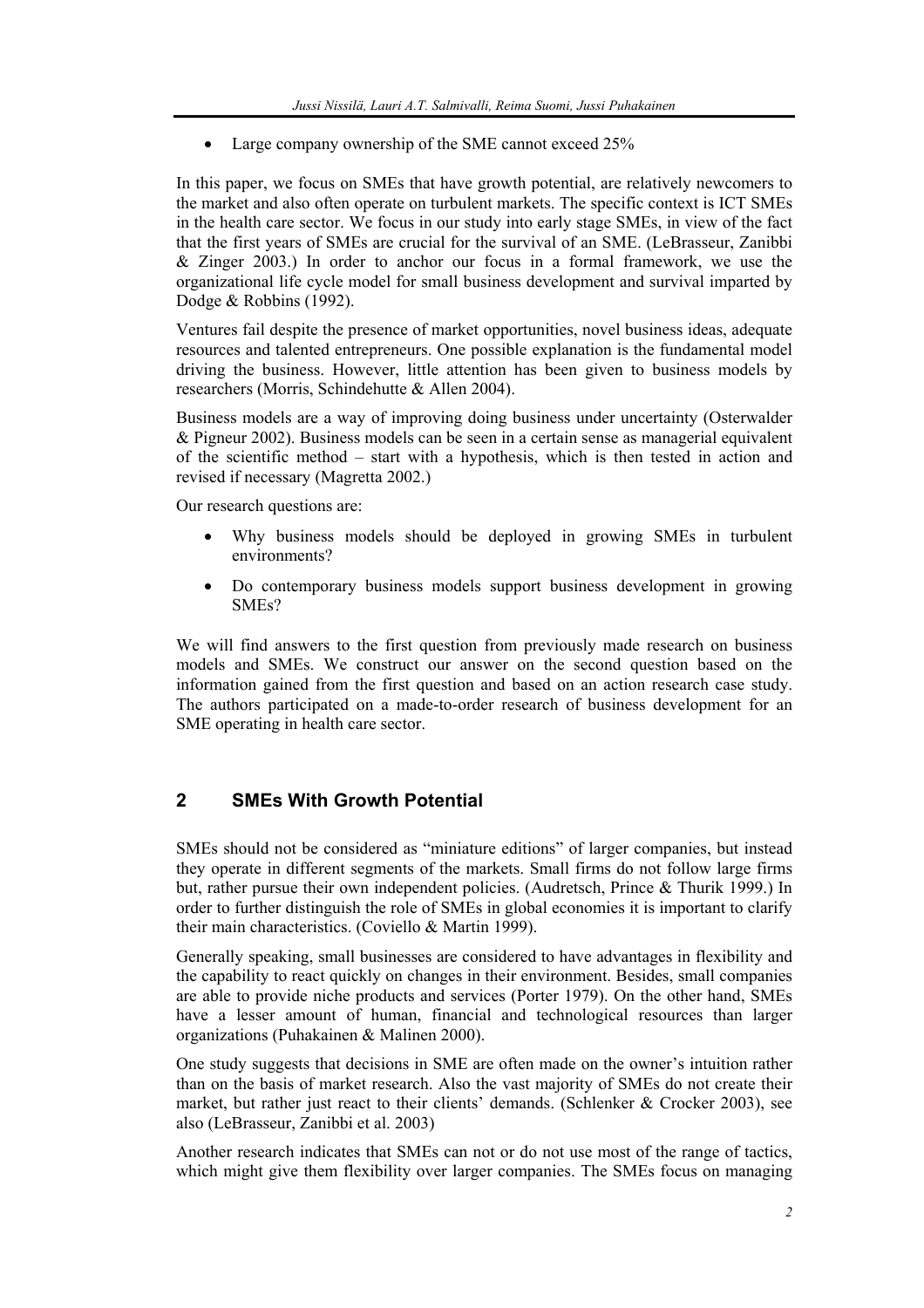their current expertise more effectively and give only little thought in long term strategic planning. (Levy & Powell 1998.) The research also disputes that survival is the central goal for SMEs and they take all manoeuvres to ensure their continuing existence. See also (LeBrasseur, Zanibbi et al. 2003)

Another significant discrepancy between different SMEs is their market environment and growth expectations. The vast majority of SMEs are not a source of economic growth in term of employment or turnover. For instance, a barbershop will face relatively unchanging maximum output in time, whereas start-up ICT companies may operate in highly turbulent markets and their growth potential can be basically limitless (Puhakainen & Malinen 2000). Also, bearing in mind that the copying and delivery costs of digital products and services are nearing zero, the role of innovation over production capacity gives SMEs in operating in ICT field growth and income possibilities that are well beyond their traditional SME cousins.

However, one should bear in mind that the term "SME" covers a wide range of business types, from self-employed sole entrepreneurs to multinational public limited companies. Company sizes differ radically from one industry to another. For example a hairdresser with 50 employees is a huge hairdresser whereas a telephone manufacturer with 300 employees is considered as a small telephone manufacturer.

*The organizational life cycle model for small business development and survival* imparted by Dodge & Robbins (1992) distinguishes between four different development phases, their characteristics and problems. The problems are furthermore divided into internal and external embodiments. Our theoretical discussion is linked in the development phase contemplation. Table 1 visualizes core elements of the organizational life cycle model. The shaded area is in the focus of this study.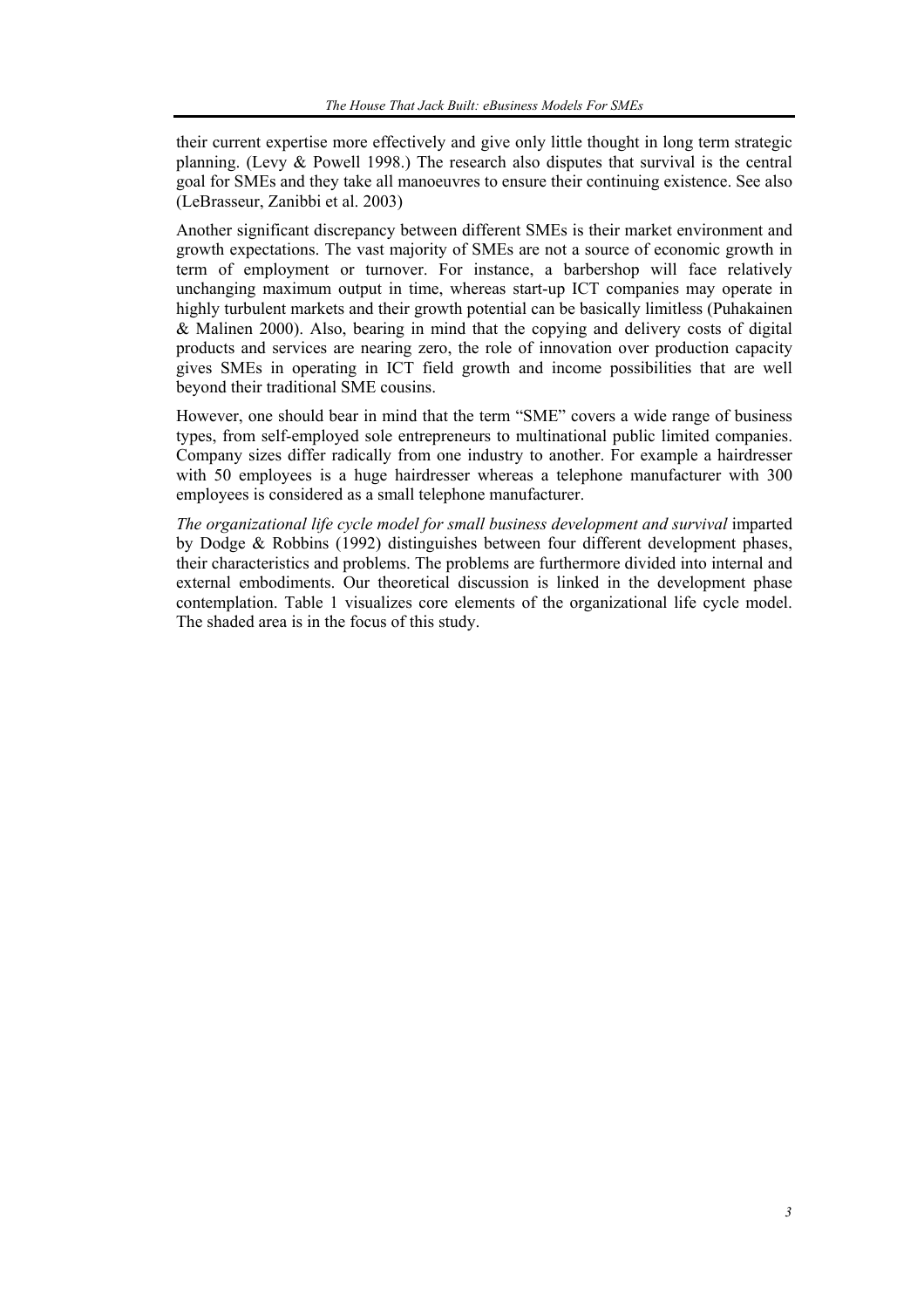|                                    | <b>Formation</b>                                          | <b>Early Growth</b>                                                                                  | <b>Later Growth</b>                                                      | <b>Stability</b>                                                                       |
|------------------------------------|-----------------------------------------------------------|------------------------------------------------------------------------------------------------------|--------------------------------------------------------------------------|----------------------------------------------------------------------------------------|
| <b>Characteristics</b>             | Idea to<br>$\overline{a}$<br>Actuality                    | Rapid Growth<br>$\overline{\phantom{a}}$<br><b>Highly Reactive</b>                                   | Sales Growth<br>$\overline{\phantom{a}}$<br>Slows                        | Level Sales - May<br>$\overline{a}$<br>Decline Soon                                    |
|                                    | Develop<br>$\overline{a}$<br><b>Business Plan</b>         | to Market<br>Demands                                                                                 | Competitive<br>$\overline{\phantom{a}}$<br><b>Effort Increases</b>       | Must Regain Early<br>$\overline{a}$<br>Momentum                                        |
|                                    | <b>Build</b><br>$\overline{a}$<br>Financial<br>Support    | Matching<br>÷,<br>Demand with<br>Supply                                                              | Grow or<br>$\overline{\phantom{a}}$<br>Maintain Status<br>Quo            | Inefficiencies<br>$\overline{a}$<br>Surface                                            |
|                                    | Identify<br>$\qquad \qquad \blacksquare$<br>Market(s)     |                                                                                                      | Develop<br>$\overline{\phantom{a}}$<br>Controls                          | Bureaucratic<br>$\overline{a}$<br>Management                                           |
| External<br><b>Problems</b>        | Market<br>$\overline{a}$<br>Assessment<br>and             | Maintain<br>Customer<br>Contacts                                                                     | Maintain<br>$\blacksquare$<br>Customer<br>Contacts                       | Maintain Customer<br>$\overline{a}$<br>Contacts<br>Market Assessment<br>$\overline{a}$ |
|                                    | Identification<br>Select<br>$\overline{a}$                | Market<br>٠<br>Assessment and                                                                        | Expansion<br>$\blacksquare$                                              | and Identification                                                                     |
|                                    | Location                                                  | Identification                                                                                       | Market<br>÷,<br>Assessment and<br>Identification                         | Expansion<br>$\overline{\phantom{0}}$                                                  |
|                                    | Establish<br>$\overline{a}$<br>Customer<br>Contacts       | Expansion<br>$\overline{\phantom{0}}$<br>Location<br>$\overline{\phantom{a}}$                        |                                                                          | Location<br>÷.                                                                         |
|                                    | Plan<br>Marketing<br>Activities                           | Dealing with<br>Competition                                                                          |                                                                          |                                                                                        |
| <b>Internal</b><br><b>Problems</b> | Financial<br>$\overline{a}$<br>Planning                   | Inventory/Cost<br>$\overline{\phantom{0}}$<br>Controls                                               | Inventory/Cost<br>$\blacksquare$<br>Controls                             | Inventory/Cost<br>$\overline{\phantom{a}}$<br>Controls                                 |
|                                    | <b>Business</b><br>$\frac{1}{2}$<br>Planning              | Cash Flow<br>$\overline{\phantom{0}}$<br>Financial<br>L.                                             | Financial<br>$\blacksquare$<br>Planning                                  | Production/<br>$\overline{\phantom{0}}$<br>Facilities                                  |
|                                    | <b>Business</b><br>$\overline{a}$<br>Knowledge<br>Pricing | Planning<br>Accounting<br>$\overline{\phantom{0}}$<br>Systems<br>Pricing<br>$\overline{\phantom{a}}$ | <b>Business</b><br>$\overline{\phantom{a}}$<br>Planning<br>Pricing<br>÷, | Pricing<br>$\overline{\phantom{0}}$                                                    |
|                                    |                                                           |                                                                                                      |                                                                          | Organization<br>$\overline{\phantom{a}}$<br>Design and<br>Personnel                    |
|                                    |                                                           |                                                                                                      |                                                                          | <b>Accounting Systems</b><br>$\qquad \qquad \blacksquare$                              |
|                                    |                                                           |                                                                                                      |                                                                          | <b>Financial Planning</b><br>$\blacksquare$                                            |
|                                    |                                                           |                                                                                                      |                                                                          | <b>Business Planning</b><br>$\overline{\phantom{0}}$                                   |
|                                    |                                                           |                                                                                                      |                                                                          | Location                                                                               |

*Table 1: A Summary of Characteristics and Major Small Business Problems During the Organizational Life Cycle (Dodge & Robbins 1992).* 

# **3 SMEs In The Health Care Sector**

The health care industry is a fragmented one in almost any country, and almost regardless of the segment you study within the industry. Missing dominant and powerful players gives the industry specific ramifications, as does its strongly regulated nature.

In this section we shortly discuss, what kind of competitive environment the health care sector is for SMEs in the ICT sector. As an analysis tool we use the traditional model of competitive forces by Porter (1980); see also Olmsted Teisberg, Porter & Brown (1994), as depicted in Figure 1.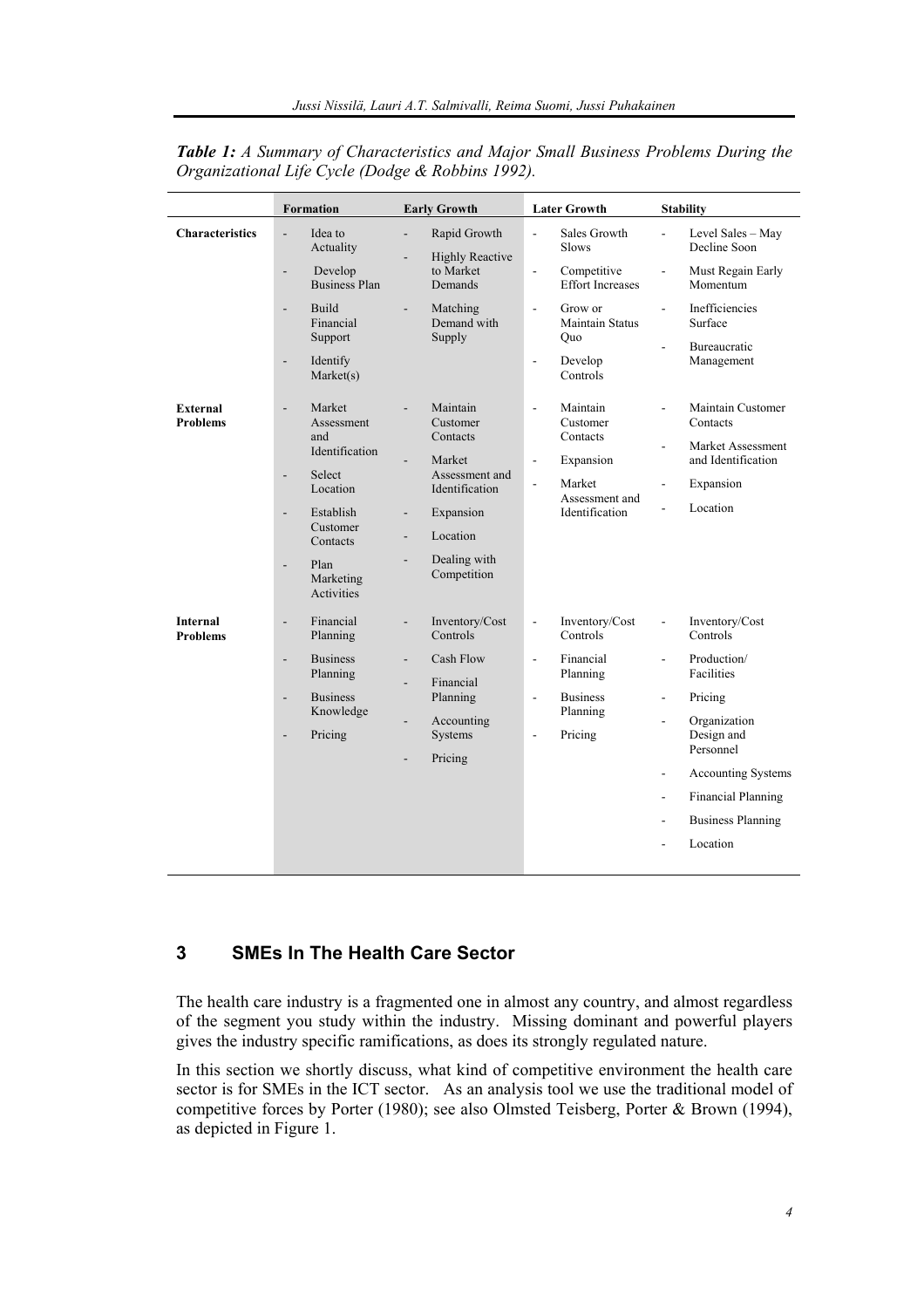

*Figure 1: The Competitive Forces (Adapted from Porter (1980))* 

#### **New entrants**

Small ICT companies are most likely new entrants to the industry, and have to compete with bigger players and also with a multitude of similar companies in the industry. As ICT in the field is growing fast, it is clear that the total demand is growing accordingly, and that the old industry players have difficulties to satisfy the increasing demand. So, the industry as a whole is positive towards new entrants.

New entrants can be kept away from the markets through economics of scale or capital requirements. These clearly cannot be arguments for the case for SMEs. Further, government policy can help existing competitors. In general, governments are hardly to keep new entrants away from health care ICT-markets, but strong existing ties to public authorities by the current rivals can be a strong entry barrier for new companies. Further, Porter mentions access to distribution channels as a competitive force keeping new entrants away. In health care ICT, the distribution channels are vague if not completely missing, and direct contacts to buyers are valuable. Working on them is crucial for SMEs in the field.

#### **Substitutes**

Here the central questions are:

- **1** What kind of services and products are substituted by the offerings of small ICT companies in the health care sector?
- **2** What are the potential substitutes to the offerings by small ICT companies in the health care sector?

The typical role of new small ICT companies is to provide new innovative solutions that renew processes and substitute labour, but do not step at the toes of any old structured solutions or products. Of course there are vanishing technologies such as paper archives or film-based x-rays, but they are anyway in a marginal role. The potential substitutes for these products are the mainstream integrated solutions by bigger players, that little-bylittle adopt the innovative solutions, especially if they are not protected by any patents or like.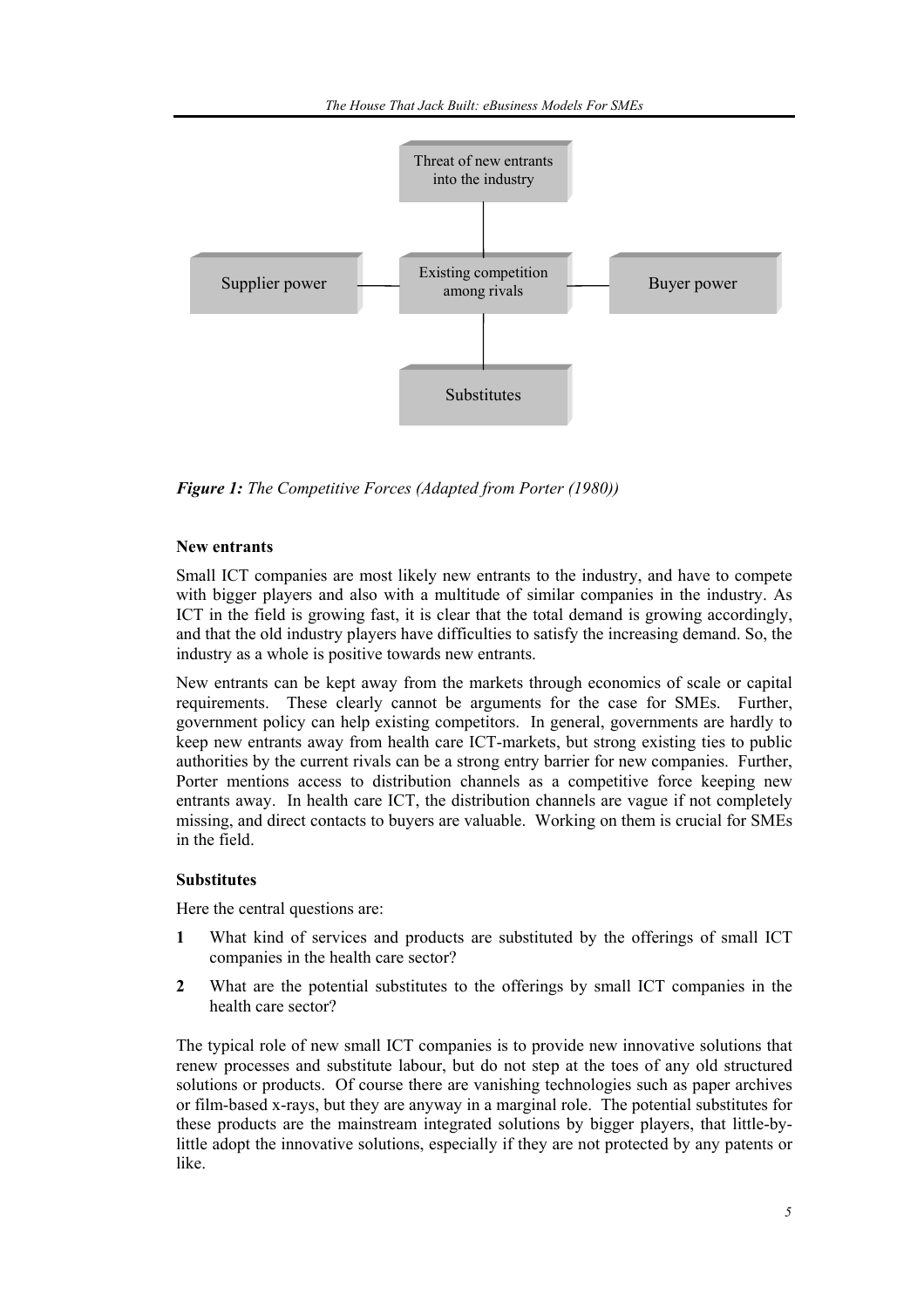#### **Suppliers**

Small ICT innovations are done through research and by competent staff. In the delivery of both the national education systems, especially universities are in a key role. Often small ICT companies are deeply rooted in university surroundings. Their competitive advantage could be in more flexible and productive university co-operation than what bigger ICT companies can achieve.

Usually, SMEs themselves work as suppliers to bigger consortia that deliver total service solutions to the health care organizations. So, establishing a good connection to the bigger players is a key task for them.

## **Traditional rivals**

In the markets the small ICT companies meet the big software houses and teleoperators. The small companies have their flexibility as a competitive advantage, and can try to build different alliances with the bigger players and among themselves.

The very traditional rivals are those solutions to health care processes and information processing needs that are not computerized. Very many strong traditions exist in the field, but in general the suppliers of the old solutions are not protecting their markets very strongly. A good example is that for example companies in the digital medical image field are hard working to replace their own old manual systems.

## **Buyers**

ICT services in the health care are mainly bought by public sector organizations, that are bound by many restrictions in their procurement, and that usually fight with small budgets. However, suppliers are usually selected based on open and official tenders, in which both small and big companies can succeed.

According to Porter, buyer power is big if the products purchased from the industry make up a significant part of the buyer's total costs. For ICT products and services this anyway does not seem to be the case. However counted, information and communication costs do not usually exceed 10 percent of any health care organization. Further the purchaser power is big if the products are standard and undifferentiated. Clearly this is not the case in health care ICT solutions. A typical large hospital can have 200-300 different information systems in use, not to speak of the number of the components in the supporting infrastructure. Further, low switching costs increase buyer power. It is well known that ICT applications involve high switching costs.

# **4 Strategy and Business Models**

Strategic thinking has developed from the simple objective of satisfying customer needs to a complex art of winning, whether we are talking about winning the customer or your worst competitor.

Porter (1996) describes competitive strategy as being different. Strategy means deliberately choosing a different set of activities to deliver a unique mix of value. The key element in Porter's strategic thinking is positioning and the three general strategies; cost leadership, differentiation and focus; represent the alternative strategic positions in one industry.

Barney however, regards the resources of a firm as the basis of its sustainable competitive advantage (Barney, Wright & Ketchen 2001), and thus its strategic approach. The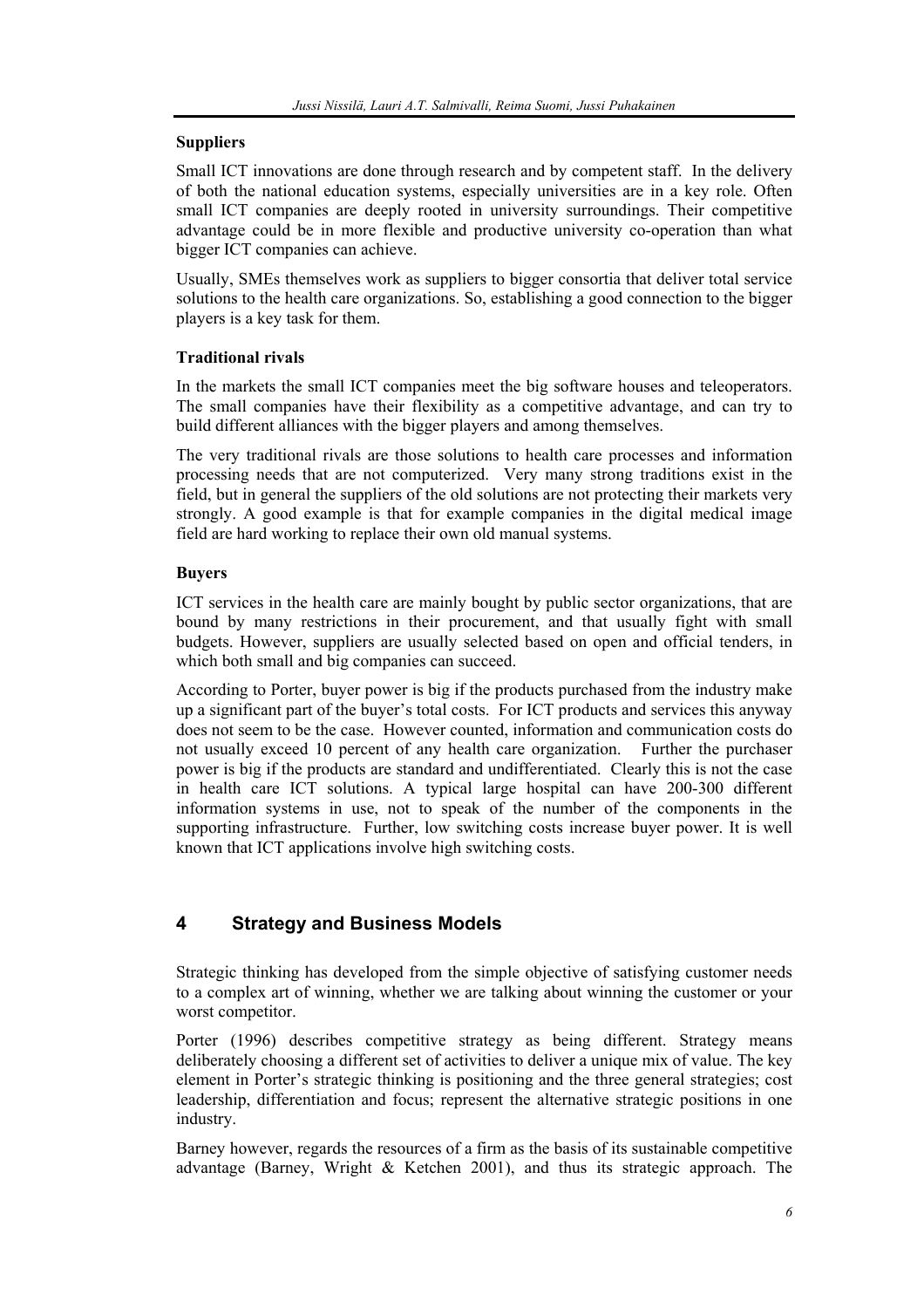resources that are valuable, rare, imperfectly imitable and not substitutable whether tangible or intangible are to key to a firms success.

In stable markets, managers can rely on complicated strategies built on detailed predications of the futures, but in complicated and fast-moving markets where significant growth and wealth creation can occur, unpredictability reigns. According to Eisenhardt  $\&$ Sull (2001) the most profound strategic implication of the "new economy" is that companies must capture unanticipated opportunities in order to succeed. Rather than picking a position or leveraging a competence, managers should select a few key strategic processes and craft a few simple rules to guide them. The comparison of these three different approaches to strategy are described in Table 2.

|                                 | <b>Position</b>                                                                           | <b>Resources</b>                                                              | <b>Simple Rules</b>                                                               |
|---------------------------------|-------------------------------------------------------------------------------------------|-------------------------------------------------------------------------------|-----------------------------------------------------------------------------------|
| <b>Strategic logic</b>          | <b>Establish position</b>                                                                 | Leverage resources                                                            | Pursue opportunities                                                              |
| <b>Strategic steps</b>          | Identify an attractive<br>market<br>Locate a defensible<br>position<br>Fortify and defend | Establish a vision<br><b>Build resources</b><br>Leverage across<br>markets    | Jump into the<br>confusion<br>Keep moving<br>Seize opportunities<br>Finish strong |
| <b>Strategic</b><br>question    | Where should we be?                                                                       | What should we be?                                                            | How should we<br>proceed?                                                         |
| Source of<br>advantage          | Unique, valuable<br>position with tightly<br>integrated activity<br>system                | Unique, valuable,<br>inimitable resources                                     | Key processes and<br>unique simple rules                                          |
| Works best in                   | Slowly changing, well-<br>structured markets                                              | Moderately changing,<br>well-structured<br>markets                            | Rapidly changing,<br>ambiguous markets                                            |
| <b>Duration of</b><br>advantage | Sustained                                                                                 | Sustained                                                                     | Unpredictable                                                                     |
| <b>Risk</b>                     | It will be too difficult to<br>alter position as<br>conditions change                     | Company will be too<br>slow to build new<br>resources as<br>conditions change | Managers will be too<br>tentative in executing<br>on promising<br>opportunities   |
| Performance<br>goal             | Profitability                                                                             | Long-term dominance                                                           | Growth                                                                            |

*Table 2: Three Approaches to Strategy (Eisenhardt & Sull 2001)* 

In order to guarantee smooth strategy execution, firms require a very clear communication of concepts between the stakeholders. Business models play their part here. Figure 2 illustrates that a business model is the conceptual and architectural implementation (blueprint) of a business strategy and represents the foundation for the implementation of business processes and information systems. Business models describe the logic of a "business system" for creating value that lies behind the actual models. The theoretical foundations of business models are built most directly to Porter's value chain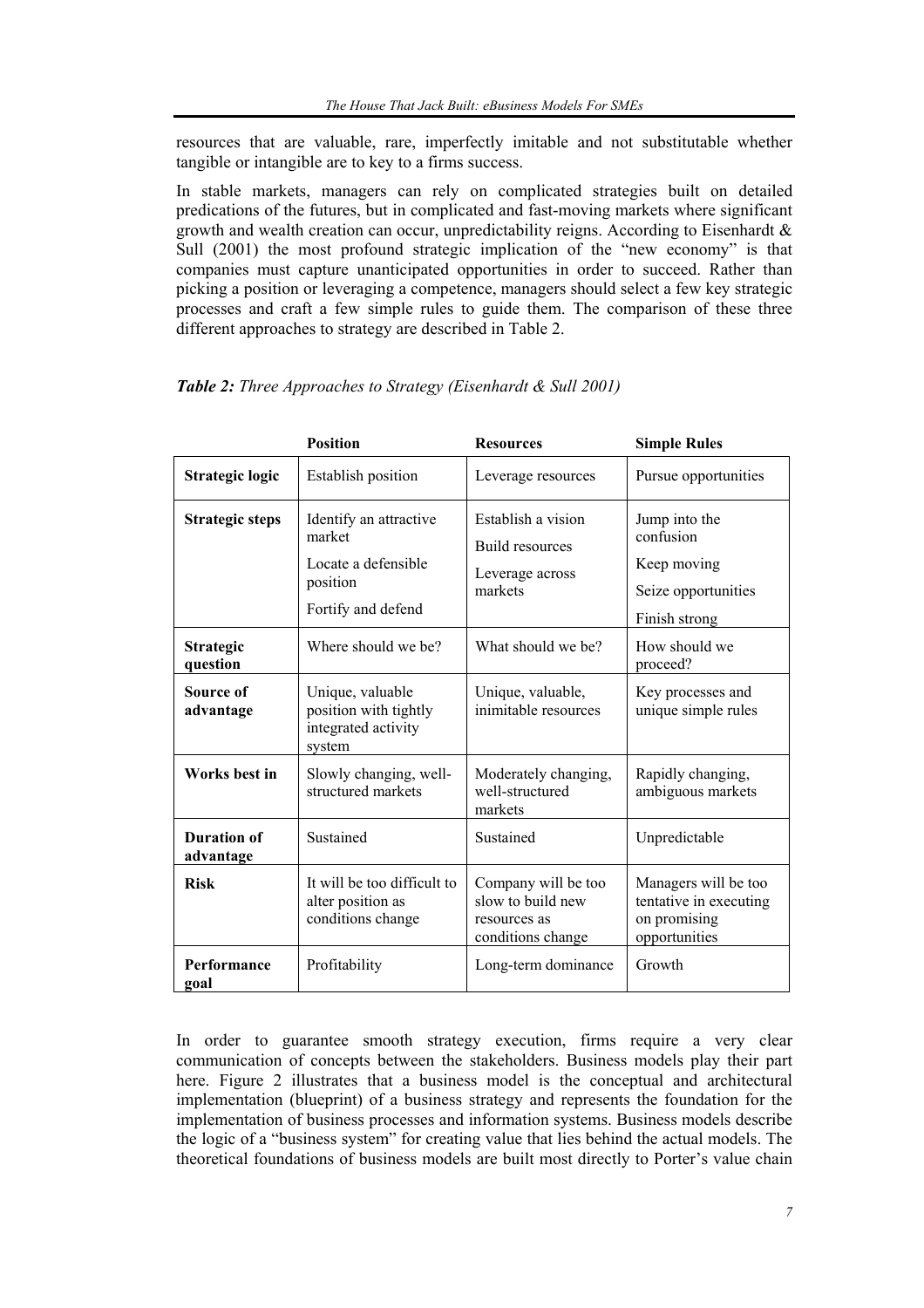and strategic position concepts, and Barney et al. resource-based theory (Morris et al. 2004).



*Figure 2: Business Logic Triangle (Osterwalder & Pigneur 2002)* 

Timmers (1998) defines a business model as

- an architecture for the product, service and information flows, including a description of the various business actors and their roles; and
- a description of the potential benefits for the various business actors; and
- a description of the sources of revenues.

Morris et al. (2004) distinguishes three categories of business models: economic, operational, and strategic level where the perspective becomes more comprehensive as one progressively moves from economic to the operational and from operational to strategic levels.

Magretta (2002) claims that terms *business model* and *strategy* are among the most sloppily used terms in business, and that they are often stretched to mean everything – and end up meaning nothing.

Although there are many different opinions about the definition and contents of a business model (e.g. Osterwalder & Pigneur (2002), Rajala, Rossi, Tuunainen & Korri (2001)) Porter has a point when claiming that a business model in itself does not yet provide understanding of how it will contribute to realise the business mission, but we need to know the marketing strategy of the company in order to assess the commercial viability and to answer questions like: how is competitive advantage being built, what is the positioning, what is the marketing mix, which product-market strategy is followed.

Furthermore, Magretta (2002) argues that when business models are used correctly they actually force managers to *think* thoroughly about their business. Business models' strength as a planning tool is that they focus attention on how all the elements of the system fit into a working entity. Business models fail to work if they fail either the narrative test (i.e. models are built on faulty assumptions about customer behaviour) or the numbers test (the business model is financially untenable).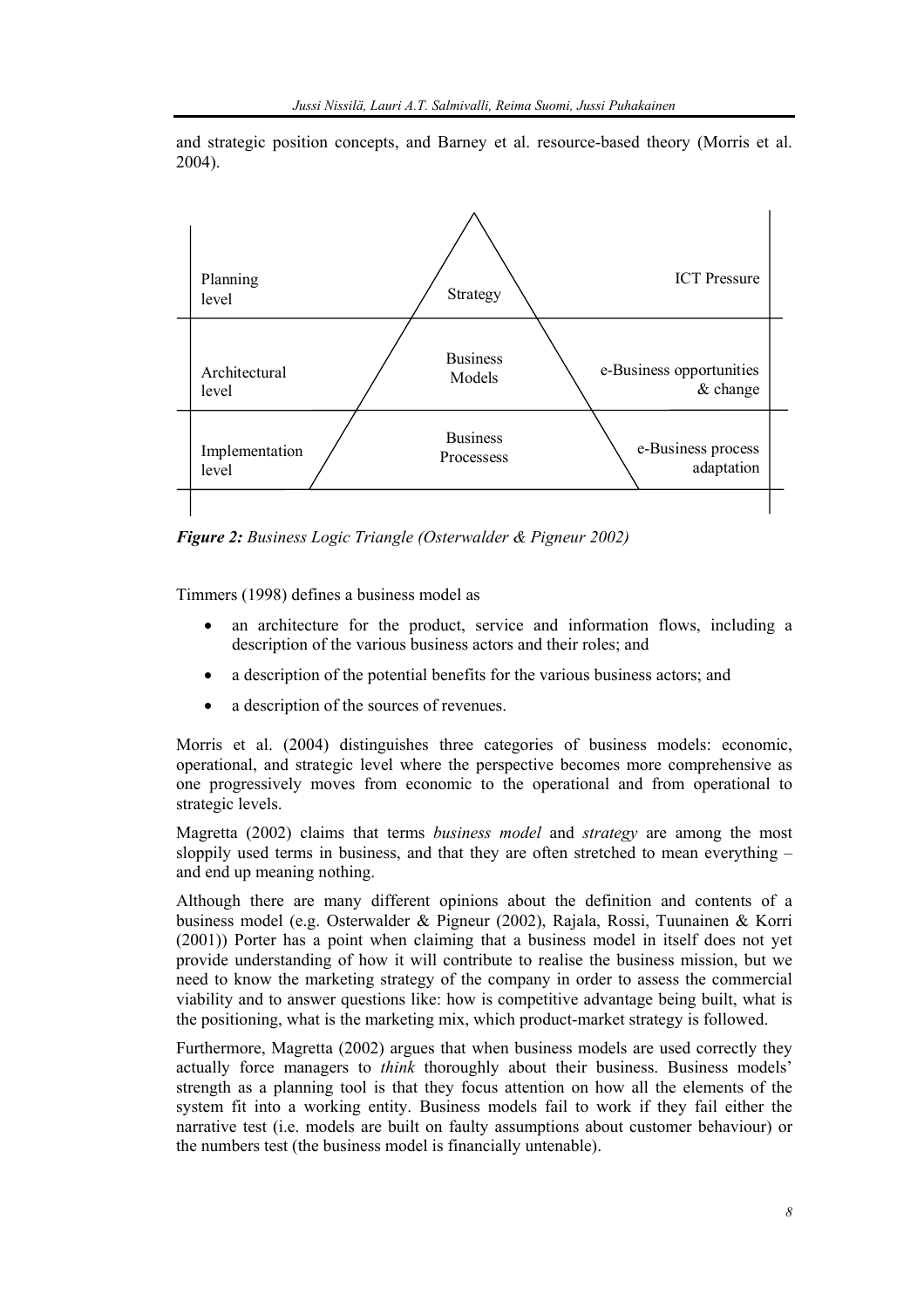It is noteworthy that different strategic approaches demand differently focused business models. A business model for stable markets that reflects positioning is different from a model that reflects simple rules for turbulent markets.

# **5 Case Study: MediWeb Ltd.**

# *5.1 Case Description*

The authors participated in a made-to-order research concerning business development for an SME operating in health care sector and shifting from the formation phase towards the early growth phase (see Table 1). Our role was to create a business model for a novel product. The research was conducted via market study, interviews and literature review on strategies and business models. Finally, the results were disassembled with the company management in a workshop.

The case organisation MediWeb Ltd. was founded in 1996 in Helsinki, Finland. MediWeb's key functional focus areas are prescription management, patient medication records and medication database management. The core business idea is to connect different health care organisations and information system together via an electronic prescription system.

The number of employees is around 10. Actual growth of the company from sole entrepreneur to its current scale has occurred within the past 18 months. Majority of the production is done by independent subcontractors. Thus far most of the cash-flow has consisted of public development funding and venture capital. The near-time aim of the company is to shift from public funding to sales revenue.

MediWeb's objective was to develop new practises to handle medication and rehabilitation in wards and elderly-houses, in order to create rapid sales revenue. The practises were based on MediWeb's previous technological innovations which were still on piloting phase, creating no revenue.

The starting point for creating the business model was the strategic thinking of the company management. There was no explicit strategy definition as such, but the behaviour of the management could be described as simple rules approach, since there was not a clear position or unique resources identified, but an opportunistic approach towards the turbulent business environment.

# *5.2 Building The Business Model With House Of Value Creation*

Since meeting the customer expectations was one of the key issues, we decided to use the House of Value Creation (HVC, see Figure 3) to fathom out the business model. The House of Value Creation is one method used to design customer-oriented and sustainable business models. It is a meta-method consisting of three logical pillars (input, method and output) and of six process layers, suitable to network-oriented Business Models. (Quadt, Laing, Forzi & Bleck 2003.)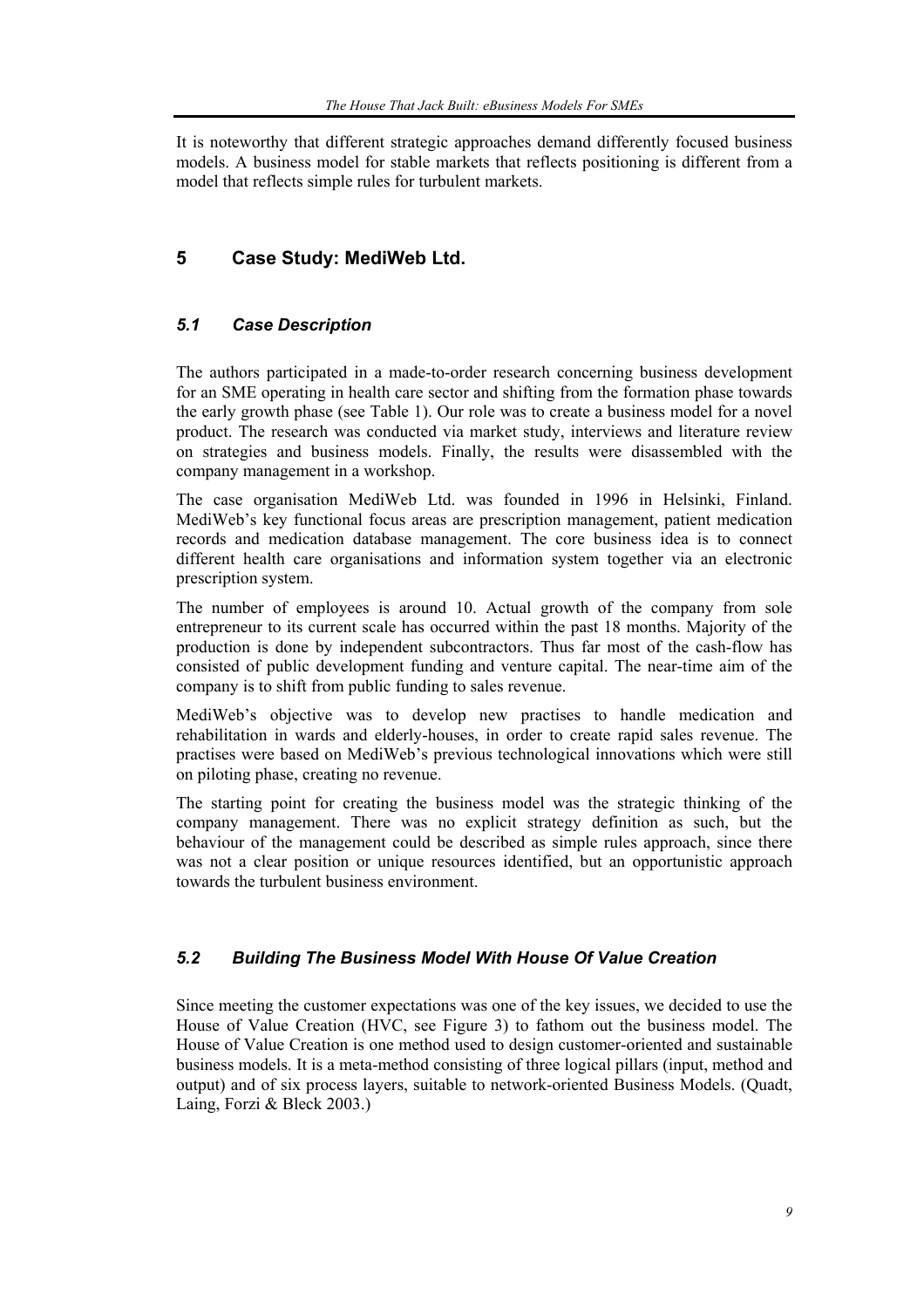

*Figure 3: The House of Value Creation (HVC) (Quadt et al. 2003)* 

A rough idea of what the offered product could be triggered the first phase of the HVC – the process of defining the markets and positioning within the competition (as explained in chapter 0). The first phase in building the House of Value Creation was a relatively easy process, because the market *per se* was well defined.

The next phase, design and definition of outputs, was more difficult. The product is piloted in two places, in Finland and in Japan, but the pilots were still unfinished. This made it difficult to precisely define the customers' needs.

The critical question in phase three was whether the customers are willing to pay for the product. The pilots will later reveal if the customers did actually achieve benefits. Until then the process of strategic pricing remains uncompleted.

In this stage of the planning, the product was still more of an idea. It was almost impossible to identify possible target cost in order to go through the cost-oriented production design.

The phase of value chain / network and information design was again possible, because of the deep market understanding in the company management. However, the final phase could only include risk and financial analysis in general level, because of the vagueness of the business at this point.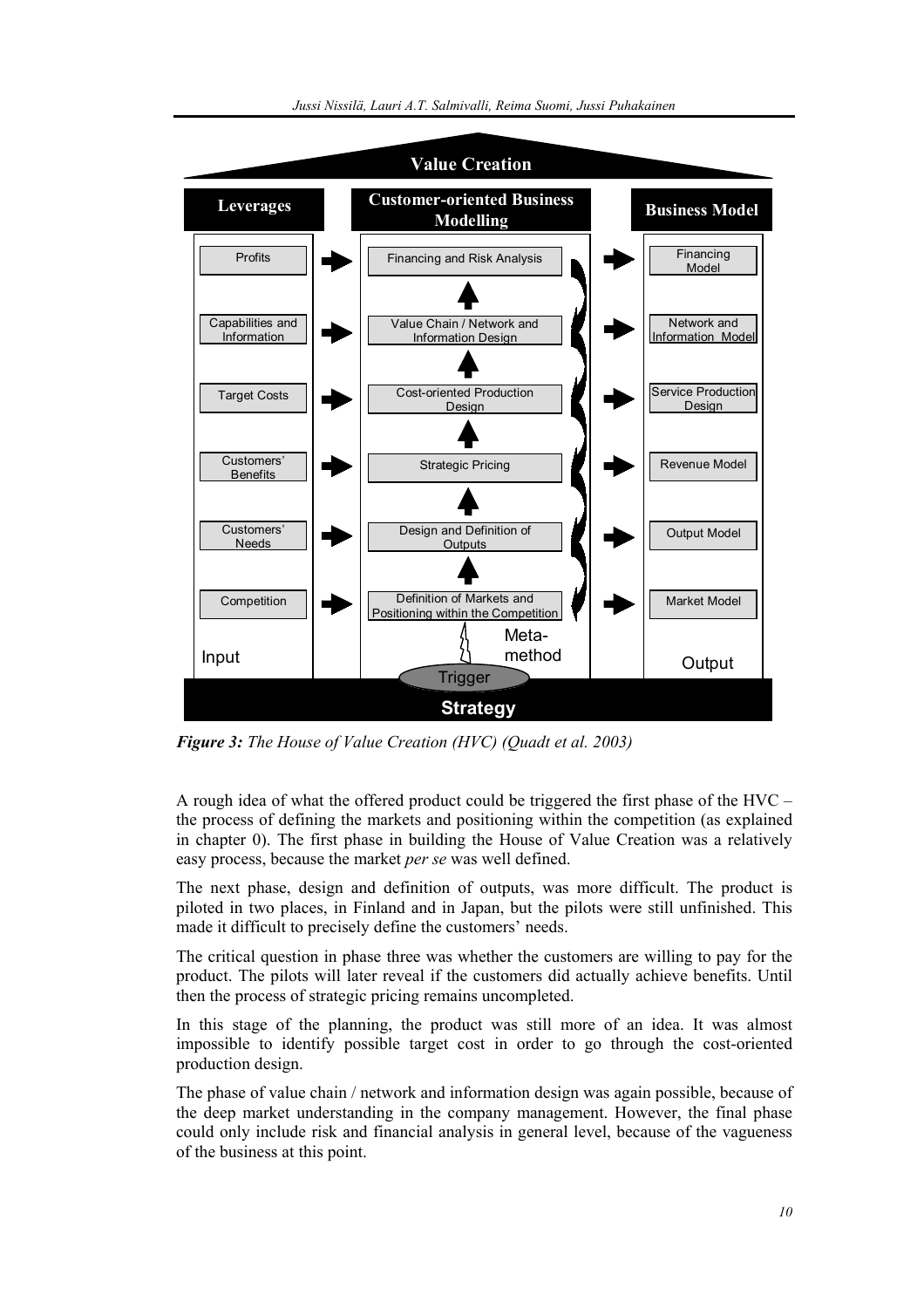To conclude, creating a complete business model for a certain product failed for the reason that there were not enough facts to identify the required input. During the research process we were forced to set aside the concrete business model design and decided to advice the management on the same issues, but on more abstract level.

## **6 Conclusions**

Based on our study, there is only little research made on business models of SMEs. We argue that contemporary business model planning does not fully adjust into the needs of SMEs. Preliminary results of this study indicate that strategies based on positioning or resources thinking will not work on growth oriented SMEs in a turbulent environment. Different strategic approaches demand differently focused business models. A business model for stable markets that reflects positioning is different from a model that reflects simple rules for turbulent markets.

Position-based strategies are good, because they aim to identify an attractive market, but they are too rigid for opportunistic manoeuvres in rapidly changing markets. Resourcesbased strategies are good to understand the meaning of unique resources, but are concentrated on long-term dominance, and therefore do not support an SME in growth phase.

We see that many current business model methods are too detailed for the use of SMEs operating in turbulent environment that are in the early phase of their lifecycle. We recommend developing business model methods tailored for the need of SMEs based on the simple rules strategy. The importance of business models is emphasised in case of SMEs, since a business model for a single product/service may in practise present the whole business action of the company.

## **References**

- Audretsch, David B. Prince, Yvonne M. Thurik, Roy A. (1999) Do Small Firms Compete with Large Firms? Atlantic Economic Journal Vol. 27, No: 2, 201 - 209.
- Barney, J. Wright, M. Ketchen, D. J. (2001) The resources-based view of the firm: Ten years after 1991. Journal of Management Vol. 27, No: 6,
- Caskey, K. R. Hunt, I. Browne, J. (2001) Enabling SMEs to take full advantage of ebusiness. Production Planning & Control Vol. 12, No: 5, 548-557.
- Coviello, Nicole E. Martin, Kristina A-M (1999) Internationalization of Service SMEs: An Integrated Perspective from the Engineering Consulting Sector. Journal of International Marketing Vol. 7, No: 4, 42-66.
- Dodge, Robert H. Robbins, John E (1992) An Empirical Investigation of the Organizational Life Cycle Model for Small Business Development and Survival. Journal of Small Business Management Vol. 30, No: 1, 27-37.
- Eisenhardt, Kathleen M. Sull, Donald N. (2001) Strategy as Simple Rules. Harvard Business Review Vol. January, No: 107-116.